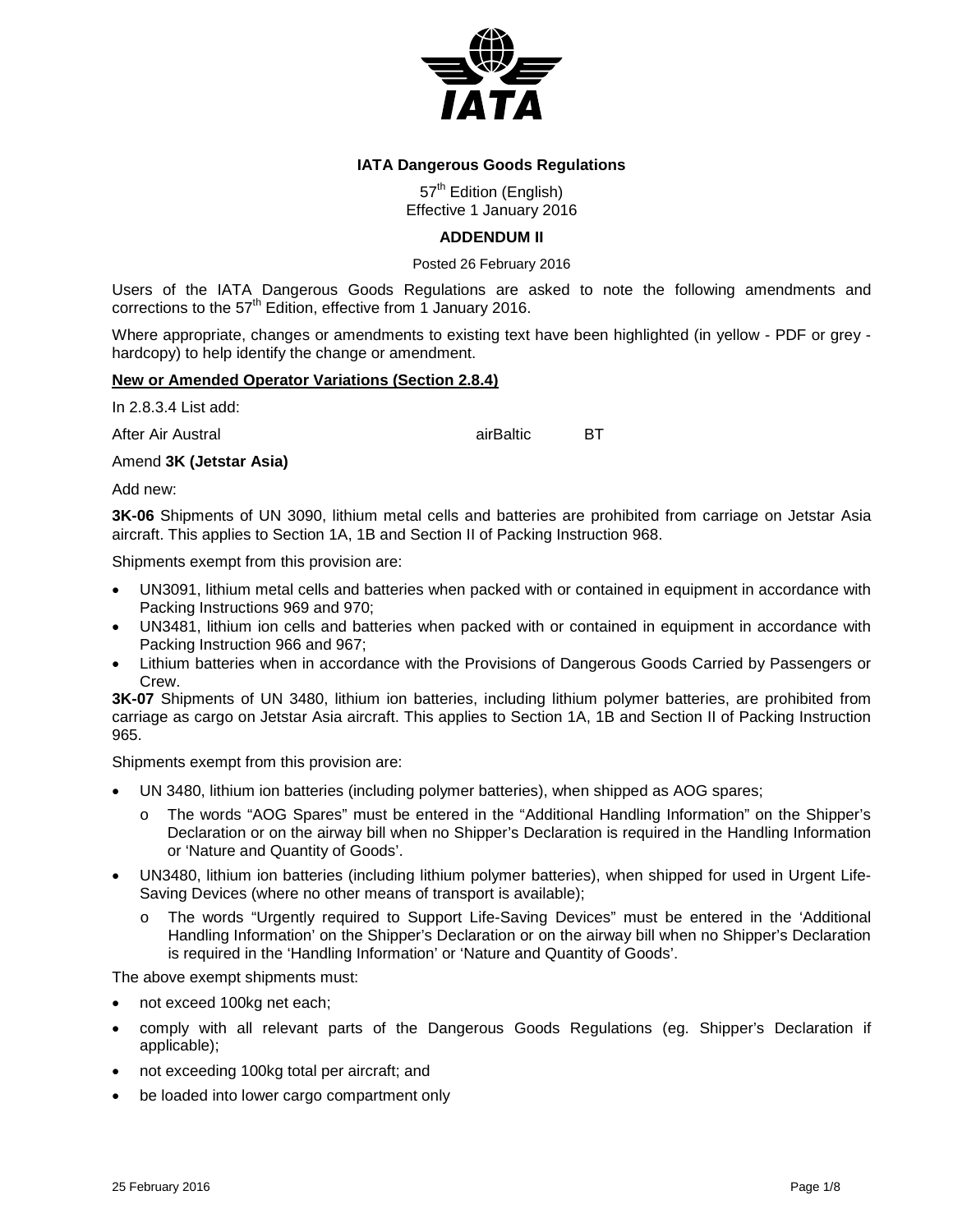

## Amend **AA (American Airlines)**

**AA-08** When tendering Section II Lithium batteries in PI 966, PI 967, PI 969 and PI 970; the shipper **must** indicate the number of batteries and the number of packages. When tendering Section II lithium batteries with multiple packing instructions, shippers **must** indicate the number of batteries and packages per packing instruction. When tendering Section II Lithium batteries in OVERPACK or SLAC, shipper must indicate the number of batteries and packages in each OVERPACK or SLAC. This information must be shown on the air waybill or a separate document. Not used.

## Amend **AC (Air Canada)**

**AC-07** Effective March 1, 2016, Air Canada will not accept UN 3480, lithium ion or lithium polymer cells and batteries as cargo prepared in accordance with Section II of Packing Instruction 965. All consignments of UN 3480, lithium ion or lithium polymer cells and batteries must be offered for transport in accordance with Section IA or IB of Packing Instruction 965.

### *Note:*

*AC-07 will no longer be applicable effective April 1, 2016, as UN3480 Lithium ion batteries will be forbidden as cargo on passenger aircraft.*

#### Add new **BT (airBaltic)**

**BT-01** All lithium metal cells and batteries (including lithium alloy batteries) are prohibited from carriage as cargo and in mail on airBaltic aircraft. This applies to UN 3091 in all Sections of PI 969 and PI 970.

**BT-02** All radioactive materials including excepted packages - RRY, RRW and RRE are prohibited from carriage as cargo and in mail on airBaltic aircraft.

**BT-03** Small lithium battery-powered personal transportation devices are forbidden for carriage by passengers and crew in carry-on or checked-in baggage or on one's person.

**BT-04** Oxygen or air, gaseous, small cylinders required for medical use. Personal medical oxygen devices are not accepted on the person, in checked and in carry-on baggage.

Portable oxygen during transportation of sick passengers when oxygen is required for entire flight will be provided by airBaltic.

#### *Note:*

*Personal medical oxygen devices that utilise liquid oxygen are forbidden on the person, in checked and in carry-on baggage.*

**BT-05** Mobility aids: Battery-powered wheelchairs or other similar mobility devices with spillable batteries. Spillable batteries by airBaltic can be accepted only as air cargo, properly packed, marked, labelled, documented according to the DGR. These batteries are forbidden for carriage by passenger in carry-on or checked-in baggage or on one's person.

**BT-06** Camping stoves and fuel containers are forbidden for carriage by passenger in carry-on or checked-in baggage or on one's person.

#### Amend **CA (Air China)**

**CA-01** Dangerous goods in consolidations will not be accepted for carriage, except for:

- consolidations containing UN 1845, Carbon dioxide, solid (Dry ice) when used as a refrigerant;
- consolidations with only one house air waybill;
- consolidations having one master air waybill with more than one house air waybill which have the same shipper and different consignees containing only dangerous goods of Class 9, (excluding UN 3480 Lithium ion batteries and UN 3090 Lithium metal batteries);
- consolidations having multiple house air waybills with different shippers/consignees containing only ID 8000, Consumer commodity and/or UN 1266, Perfumery products and/or UN 1845, dry ice.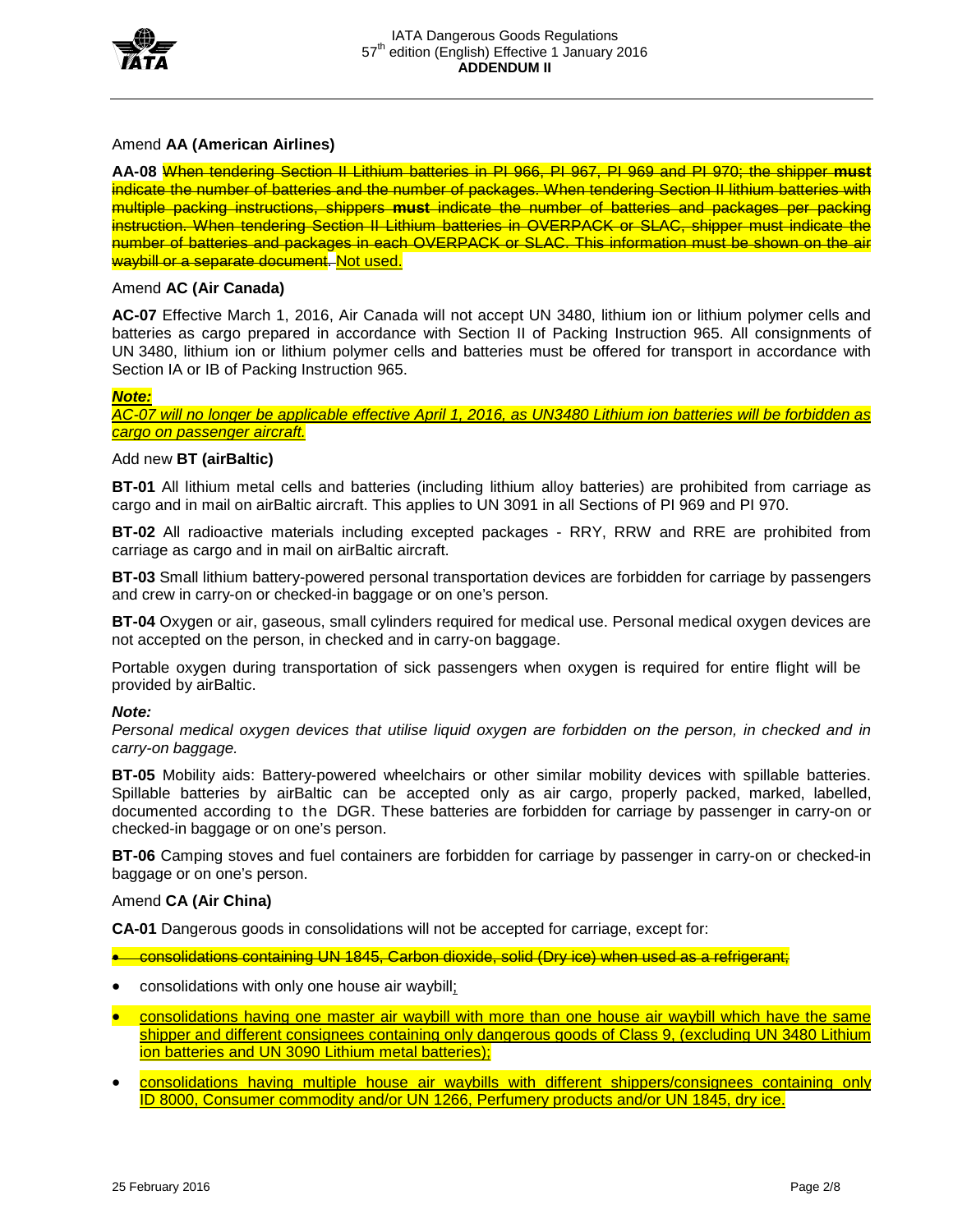

### **(see 1.3.3, 8.1.2.4, 9.1.8 and 10.8.1.5).**

Add new

**CA-13** UN 3480, lithium ion batteries (Section IA, Section IB and Section II) prepared in compliance with PI 965, UN 3090 Lithium Metal Batteries (Section IA, Section IB and Section II) prepared in compliance with PI 968 are not accepted as cargo.

**CA-14** Each passenger and crew member is not permitted to carry more than 8 spare batteries in total. Included in the total of eight spare batteries are:

• not more than 2 lithium ion batteries with a watt-hour rating exceeding 50 Wh but not exceeding 100 Wh or 2 lithium metal batteries, with a lithium metal content exceeding 1 g but not exceeding 2 g;

#### *Notes:*

- *1. No more than two power banks are permitted.*
- *2. Lithium ion batteries, lithium metal batteries or power banks without any clear marks of the Watt-hour or lithium metal content or where the Watt-hour rating can't be calculated are forbidden.*
- the permitted number of spare lithium batteries for wheelchairs or other mobility aids is included in the total of 8 spare batteries, and must comply with the relevant requirements for wheelchairs and other mobility aids.

#### Amend **KE (Korean Airlines)**

**KE-01** Dangerous goods, including Dangerous Goods in Excepted Quantity, and Radioactive Material in Excepted Package and Lithium batteries (Section II PI965, PI968) in consolidations will not be accepted for carriage, except for the following shipments:

- consolidations having one master air waybill with one house air waybill;
- consolidations containing UN 1845, Carbon dioxide, solid (Dry ice) when used as a refrigerant.

• lithium batteries Section II (PI966,967,969,970).

(see 1.3.3, 8.1.2.4, 9.1.8 and 10.8.1.5).

**KE-04** UN 3480 Lithium ion batteries and cells are prohibited from carriage as cargo on Korean Air Passenger Aircraft. This applies to Section IA, IB and II of Packing Instruction 965.

For UN 3480, lithium ion batteries, Section IA, IB and II the shipper must clearly indicate that the lithium ion batteries are at no more than 30% state of charge. On the Shipper's Declaration this should be in the "Additional Handling Information" section. For UN 3480, Section II, the shipper must indicate this with the compliance stament on the air waybill.

**KE-06** Dangerous goods, including "Dangerous Goods in Excepted Quantity" and "Radioactive Material in Excepted Package", will not be accepted for carriage on KE's passenger flight. The only exceptions are UN 3166, ID 8000, UN 1845, UN 2807, and UN 3373 and UN3481/3091 Section II (PI966,967,969,970).

#### Amend **LH (Deutsche Lufthansa/Lufthansa Cargo AG)**

Add new

**LH-09** All consignments containing UN 3171 Battery-powered vehicle and Battery-powered equipment are prohibited on passenger aircraft and must be shown as Cargo Aircraft Only on the Shipper's Declaration with packages bearing the Cargo Aircraft Only label.

## Amend **QK (Jazz Aviation LP)**

**QK-07** Effective March 1, 2016, Jazz Aviation will not accept UN3480, Lithium ion or lithium polymer cells and batteries as cargo prepared in accordance with Section II of Packing Instruction 965. All consignments of UN3480, Lithium ion or lithium polymer cells and batteries must be offered for transport in accordance with Section IA or IB of Packing Instruction 965.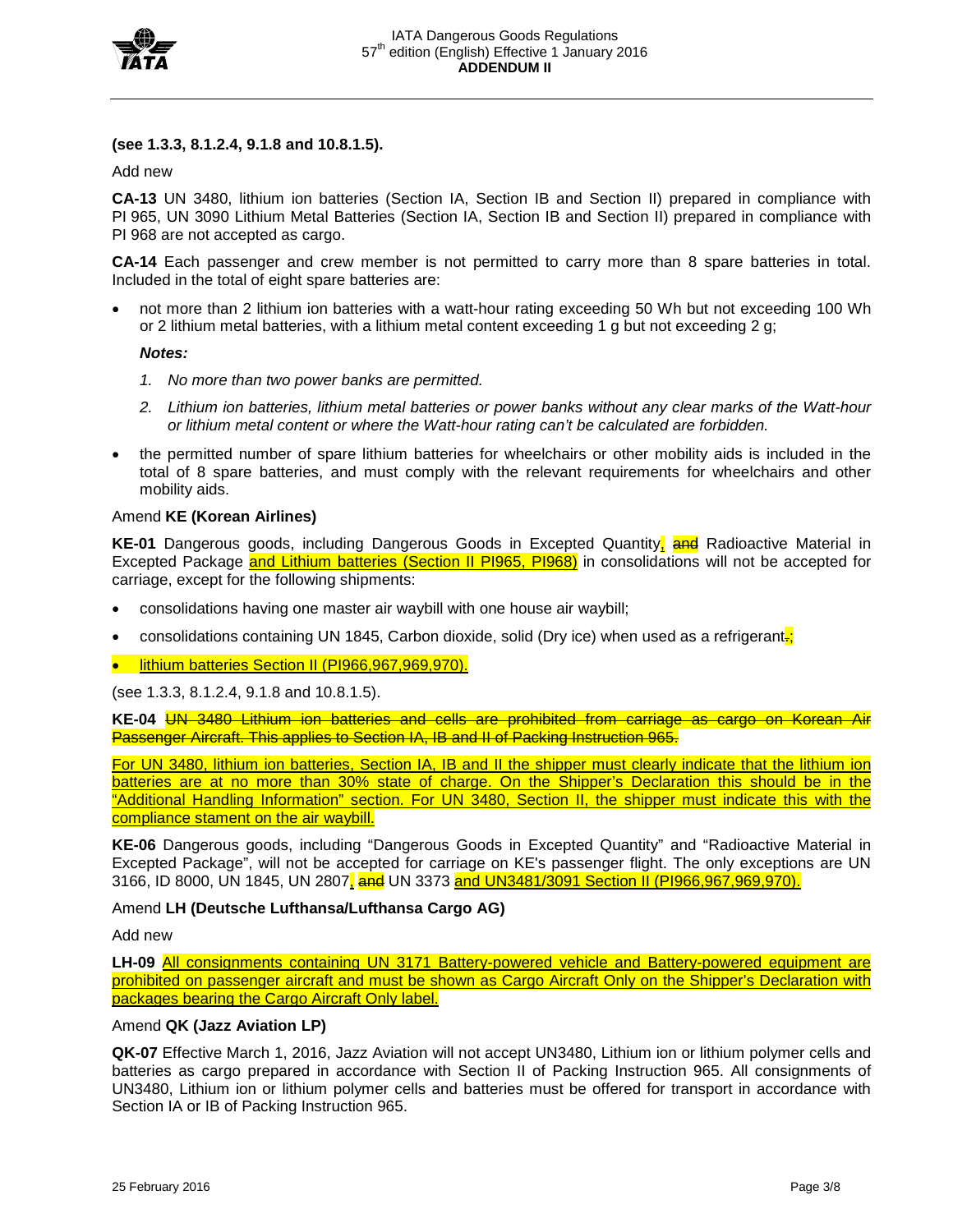

## *Note:*

*QK-07 will no longer be applicable effective April 1, 2016, as UN3480 Lithium ion batteries will be forbidden as cargo on passenger aircraft.*

## Amend **RV (Air Canada Rouge)**

**RV-07** Effective March 1, 2016, Air Canada Rouge will not accept UN3480, Lithium ion or lithium polymer cells and batteries as cargo prepared in accordance with Section II of Packing Instruction 965. All consignments of UN3480, Lithium ion or lithium polymer cells and batteries must be offered for transport in accordance with Section IA or IB of Packing Instruction 965.

### *Note:*

*RV-07 will no longer be applicable effective April 1, 2016, as UN3480 Lithium ion batteries will be forbidden as cargo on passenger aircraft.*

### Amend **TK (Turkish Airlines)**

**TK-01** UN 3090 Lithium metal batteries and UN 3480 Lithium ion batteries are prohibited from carriage as cargo. This applies to Section IA, IB and Section II of Packing Instruction 965 and Packing Instruction 968. Only This prohibition does not apply to UN 3090 and UN 3480 shipped as (COMAT) company materials (UN 3090, Section II) are acceptable on cargo aircraft.

TK-05 Not used UN 2809, Mercury and UN 3506, Mercury contained in manufactured articles are forbidden for carriage as cargo. The prohibition does not apply to manufactured articles containing mercury that meet the provisions of Special Provision A69.

#### Amend **UU (Air Austral)**

**UU-03** Radioactive material will not be accepted for carriage other than radioactive material, excepted package, AOG aircraft components, (see 10.10.2).

**UU-06** The following dangerous goods permitted in passenger baggage as per 2.3 and Table 2.3.A are only allowed with the approval of the operator:

- fuel cell cartridges  $(2.3.5.10)$ ;
- portable electronic devices containing a non-spillable battery (2.3.5.13);
- non-infectious specimens containing small quantities of flammable liquids (2.3.5.14);
- internal combustion or fuel cell engines (2.3.5.15).

## Amend **VT (Air Tahiti)**

**VT-02** Specific limitations apply to the following items carried as cargo (ask the carrier by e-mail at respmd@airtahiti.pf): Only Radioactive Materials of Category I White ("RRW" code) are accepted for carriage. The only exception is for UN 3332, Radioactive material, Type A package, special form, with a Transport Index not exceeding 1, shipped exclusively by the Laboratoire des Travaux Publics.

**Gases of Division 2.3;** 

– Solids of Division 4.2 and Division 4.3;

– Radioactive materials of Category II-Yellow and III-Yellow ("RRY" code)

– UN 2211, Polymeric beads, expandable and UN 3314 Plastics moulding compound.

**VT-03** From any station other than the main base (Tahiti-Faa'a, "PPT" code), a limited list of approved dangerous goods is published (ask the carrier, email: [resp-md@airtahiti.pf\)](mailto:resp-md@airtahiti.pf).

**VT-08** Medical and clinical wastes, and infected animals and venomous animals are not accepted for carriage.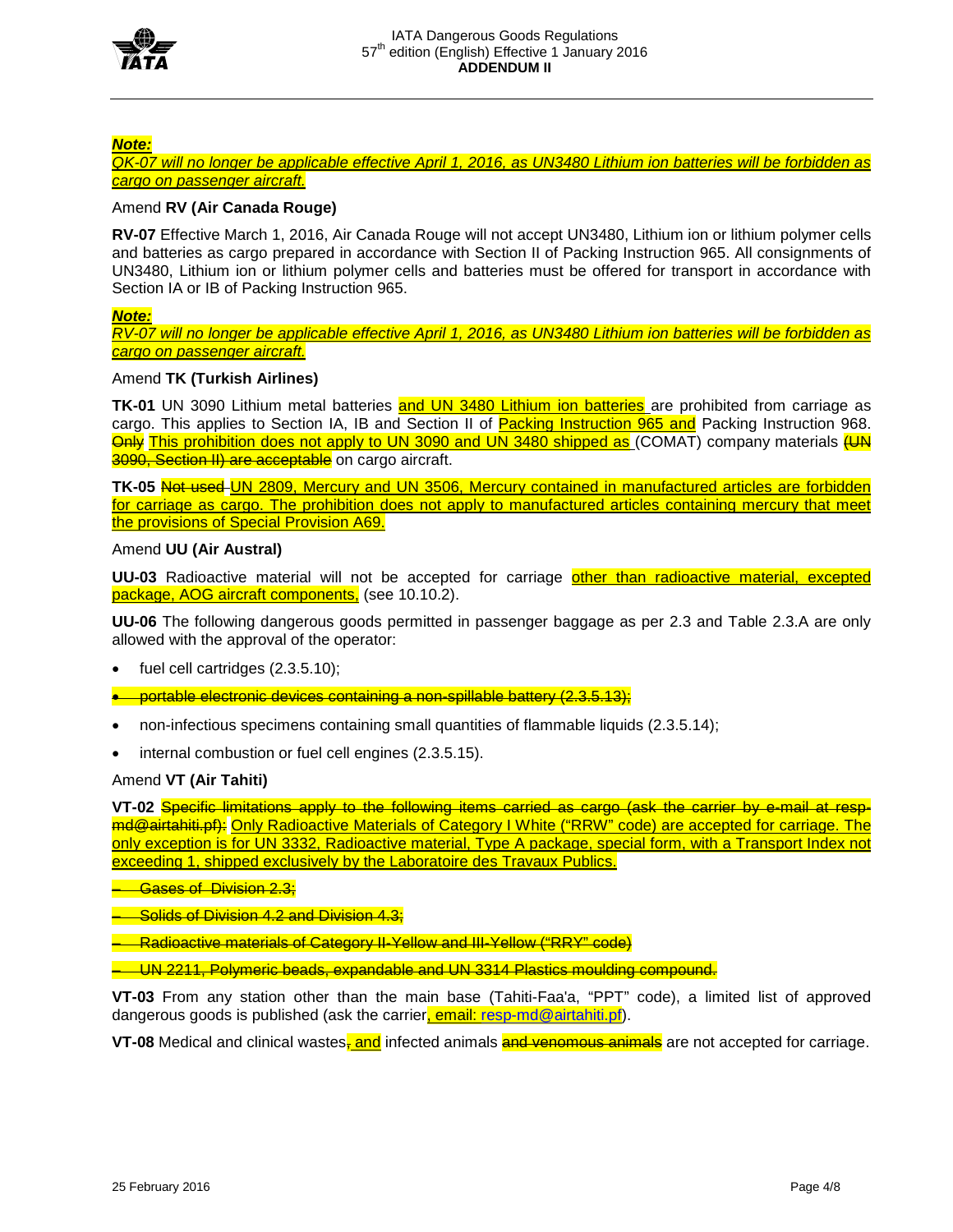

## **Section 4**

| Table 4.2: Amend as shown: |  |
|----------------------------|--|
|----------------------------|--|

|           |                                                                           | Class         |                      |    |                | Passenger and Cargo Aircraft |                    |             |                        | Cargo Aircraft<br>Only |                    |                                                        |                    |
|-----------|---------------------------------------------------------------------------|---------------|----------------------|----|----------------|------------------------------|--------------------|-------------|------------------------|------------------------|--------------------|--------------------------------------------------------|--------------------|
| UN/       |                                                                           | or<br>Div.    |                      |    | EQ             |                              | Ltd Qty            |             |                        |                        |                    | S.P.                                                   |                    |
| ID<br>no. | Proper Shipping Name/Description                                          | (Sub<br>Risk) | Hazard Label(s)      | PG | see<br>2.6     | Pkg<br>Inst                  | Max Net<br>Qty/Pkg | Pkg<br>Inst | Max Net Pkg<br>Qty/Pkg | Inst                   | Max Net<br>Qty/Pkg | see<br>4.4                                             | <b>ERG</b><br>Code |
| A         | B                                                                         | C             | D                    | E  | F              | G                            | н                  |             | J                      | K                      |                    | M                                                      | N                  |
|           | 3480 Lithium ion batteries<br>(including lithium ion polymer batteries) + | 9             | <b>Miscellaneous</b> |    | E <sub>0</sub> |                              | Forbidden          |             | See 965                |                        | See 965            | A88<br>A99<br>A154<br>A164<br>A183<br>A <sub>201</sub> | 9F                 |

Page 387 revise special provision A201 as follows:

**A201** States concerned may grant an exemption from the prohibition to transport lithium metal or lithium ion batteries as cargo on passenger aircraft in accordance with 1.2.6. Authorities issuing exemptions in accordance with this special provision must provide a copy to the Chief of the Cargo Safety Section within three months of issuance via email at: CSS@icao.int, via facsimile at +1 514-954-6077 or via post to the following address:

# *Editorial Note:*

*While A201 has been assigned to UN 3480 and A201 has been revised to make reference to lithium ion*  **batteries being prohibited as cargo on a passenger aircraft, this prohibition does not take effect until 1 April** *2016. Therefore until 31 March 2016, UN 3480, lithium ion batteries may still be consigned for carriage on a passenger aircraft.*

Chief, Cargo Safety Section International Civil Aviation Organization 999 University StreetRobert Bourassa Boulevard Montreal, Quebec CANADA H3C 5H7

#### *Note:*

*Guidance for the processing of exemptions from the prohibition to transport lithium batteries may be found in Part S-1;4 of the ICAO Supplement to the Technical Instructions.*

#### **Section 5**

Pages 580 to 582; amend Packing Instruction 965 as shown:

# **PACKING INSTRUCTION 965**

## **Introduction**

Until 31 March 2016, This this instruction applies to lithium ion or lithium polymer cells and batteries (UN 3480) on passenger and Cargo Aircraft Only. With effect 1 April 2016 this instruction applies to lithium ion or lithium polymer cells and batteries (UN 3480) on Cargo Aircraft Only.

…

**Section IA**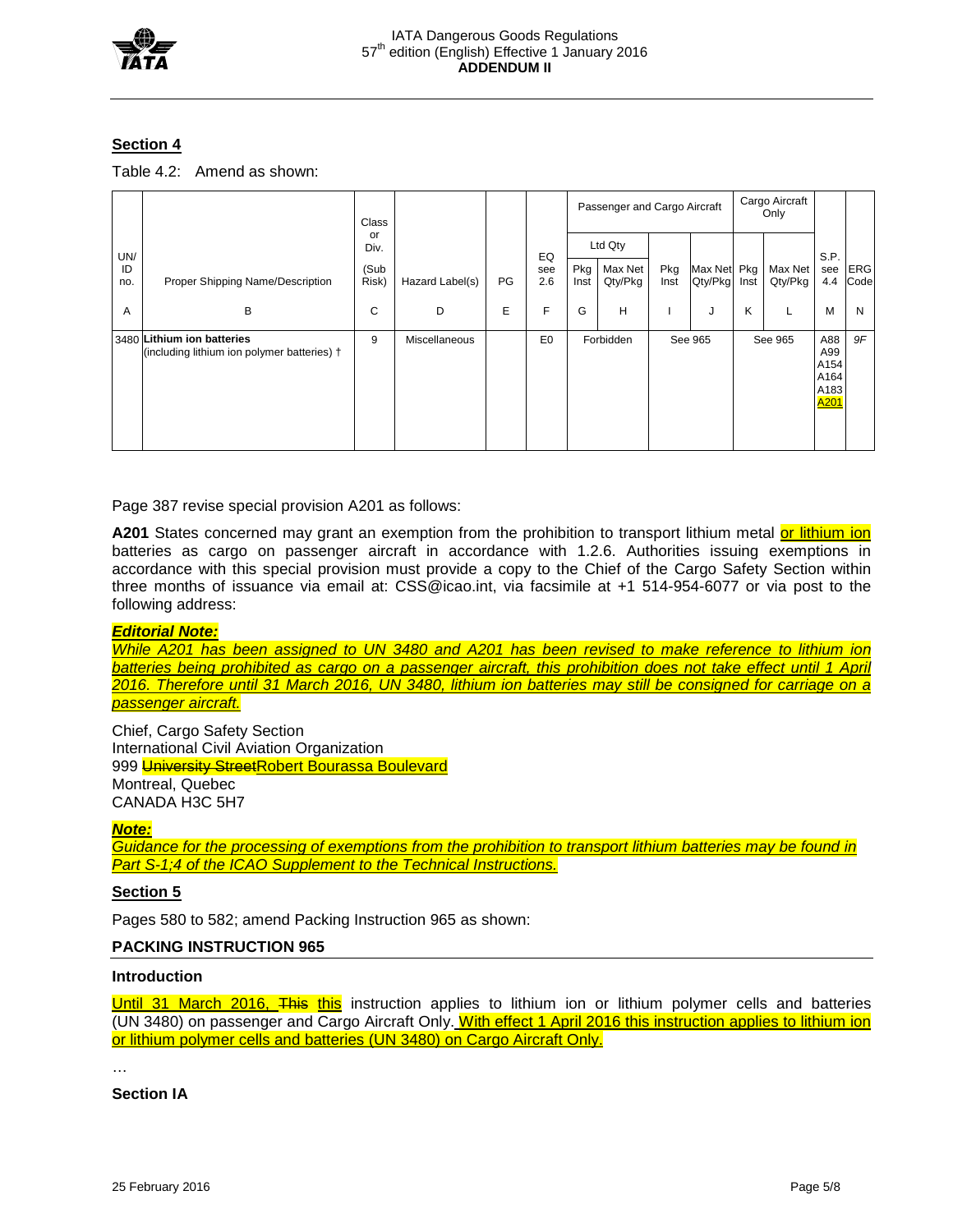

…

## **TABLE 965-IA**

| UN number                     | Net quantity per package<br>Passenger aircraft                      | Net quantity per package<br>Cargo Aircraft Only |  |  |  |
|-------------------------------|---------------------------------------------------------------------|-------------------------------------------------|--|--|--|
| UN 3480 Lithium ion batteries | Until 31 March 2016 $-5$ kg<br>With effect 1 April 2016 - Forbidden | 35 kg                                           |  |  |  |

…

### **Section IB**

…

## **Additional Requirements–Section IB**

…

Each consignment must be accompanied with a document with an indication that:

- the package contains lithium ion cells or batteries;
- the package must be handled with care and that a flammability hazard exists if the package is damaged;
- special procedures must be followed in the event the package is damaged, to include inspection and repacking if necessary; and
- a telephone number for additional information.

Each package must be marked in accordance with the requirements of 7.1.4.1(a) and (b) and in addition the net weight when required by 7.1.4.1(c) must be marked on the package.

## **Until 31 March 2016**

Each package must be labelled with a lithium battery handling label (Figure 7.4.H) in addition to the Class 9 hazard label (Figure 7.3.W).

## **With effect 1 April 2016**

Each package must be labelled with a lithium battery handling label (Figure 7.4.H) in addition to the Class 9 hazard label (Figure 7.3.W) and the Cargo Aircraft Only label (Figure 7.4.B).

Each package must be marked in accordance with the requirements of 7.1.4.1(a) and (b) and in addition the net weight when required by 7.1.4.1(c) must be marked on the package.

| UN number                       | Net quantity per package<br>Passenger aircraft                   | Net quantity per package<br>Cargo Aircraft Only |  |  |  |  |
|---------------------------------|------------------------------------------------------------------|-------------------------------------------------|--|--|--|--|
| Lithium ion cells and batteries | Until 31 March $2016 - 10$ kg<br>With effect 1 April – Forbidden | 10 kg                                           |  |  |  |  |

## **TABLE 965-IB**

#### **Section II**

…

Lithium ion cells and batteries meeting the requirements in this section are not subject to other additional requirements of these Regulations except for:

- (a) restrictions on dangerous goods in consolidations (1.3.3.2.3 and 1.3.3.2.6);
- (b) dangerous goods in passenger and crew baggage (Subsection 2.3). Only those lithium metal batteries as specifically permitted may be carried in carry-on baggage;
- (c) dangerous goods in air mail (Subsection 2.4);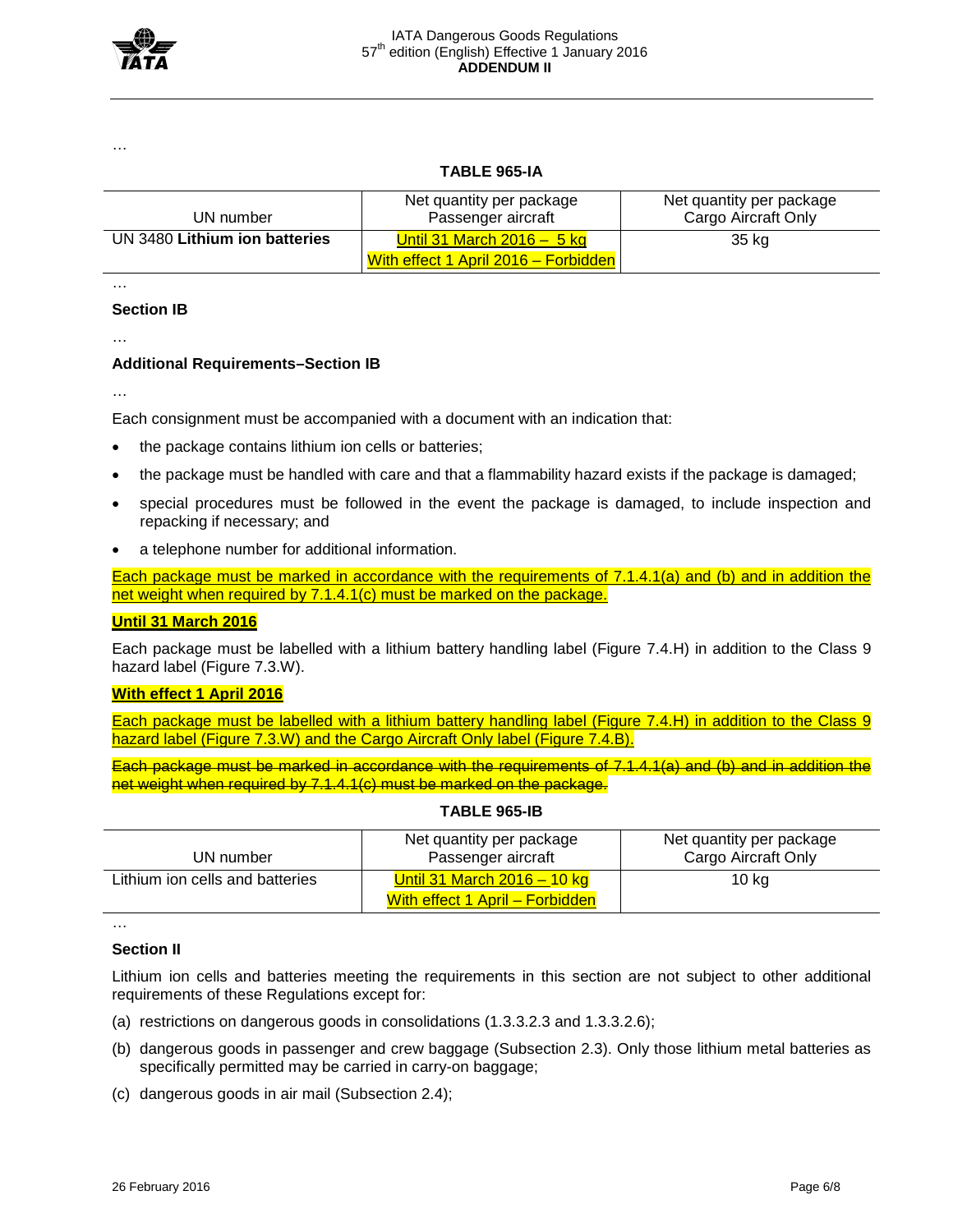

(d) use of unit load devices (5.0.1.3);

(e) with effect 1 April 2016, loading of cargo aircraft (9.3.4);

 $\left(\frac{\text{ef}}{\text{ef}}\right)$  reporting of dangerous goods accidents, incidents and other occurrences (9.6.1 and 9.6.2).

## **Additional Requirements–Section II**

…

…

Each consignment must be accompanied with a document with an indication that:

- the package contains lithium ion cells or batteries;
- the package contains lithium ion cells or batteries;
- special procedures must be followed in the event the package is damaged, to include inspection and repacking if necessary; and
- a telephone number for additional information.

A Shipper's Declaration for Dangerous Goods is not required.

Any person preparing or offering cells or batteries for transport must receive adequate instruction on these requirements commensurate with their responsibilities.

## **Until 31 March 2016**

Each package must be labelled with a lithium battery handling label (Figure 7.4.H).

The words "Lithium ion batteries in compliance with Section II of PI 965" must be included on the air waybill, when an air waybill is used. The information should be shown in the "Nature and Quantity of Goods" box of the air waybill.

A Shipper's Declaration for Dangerous Goods is not required.

#### **With effect 1 April 2016**

A shipper is not permitted to offer for transport more than one (1) package prepared according to this section in any single consignment.

Each package must be labelled with a lithium battery handling label (Figure 7.4.H) and the Cargo Aircraft Only label (Figure 7.4.B). When the package dimensions are adequate, the Cargo Aircraft Only label must be located on the same surface of the package near the lithium battery handling label.

The words "Lithium ion batteries in compliance with Section II of PI 965" and "Cargo Aircraft Only" or "CAO" must be included on the air waybill, when an air waybill is used. The information should be shown in the "Nature and Quantity of Goods" box of the air waybill.

Packages and overpacks of lithium ion batteries prepared in accordance with the provisions of Section II must be offered to the operator separately from cargo which is not subject to these Instructions and must not be loaded into a unit load device before being offered to the operator.

Any person preparing or offering cells or batteries for transport must receive adequate instruction on these requirements commensurate with their responsibilities.

#### **Overpacks–Section II**

## **With effect 1 April 2016**

Not more than one (1) package complying with the requirements of Section II may be placed in an overpack. The overpack may also contain packages of dangerous goods or goods not subject to these Regulations provided that the packages do not contain substances which might react dangerously with each other. An overpack must be marked with the word "Overpack" and labelled with the lithium battery label (Figure 7.4.H)